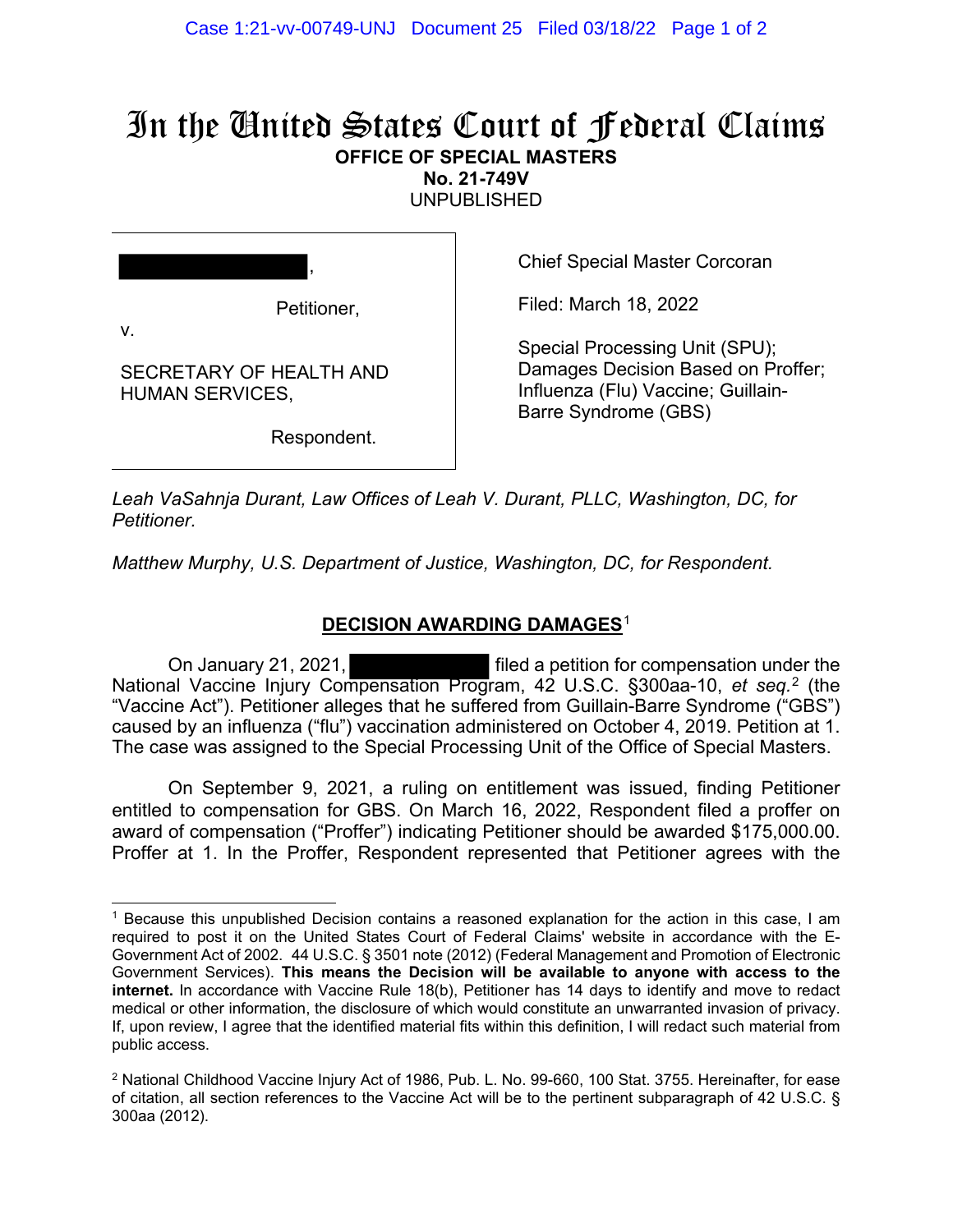proffered award. *Id.* Based on the record as a whole, I find that Petitioner is entitled to an award as stated in the Proffer.

Pursuant to the terms stated in the attached Proffer, **I award Petitioner a lump sum payment of \$175,000.00 in the form of a check payable to Petitioner.** This amount represents compensation for all damages that would be available under Section 15(a).

The Clerk of Court is directed to enter judgment in accordance with this decision.<sup>[3](#page-3-0)</sup>

# **IT IS SO ORDERED.**

# **s/Brian H. Corcoran**

Brian H. Corcoran Chief Special Master

<sup>&</sup>lt;sup>3</sup> Pursuant to Vaccine Rule 11(a), entry of judgment can be expedited by the parties' joint filing of notice renouncing the right to seek review.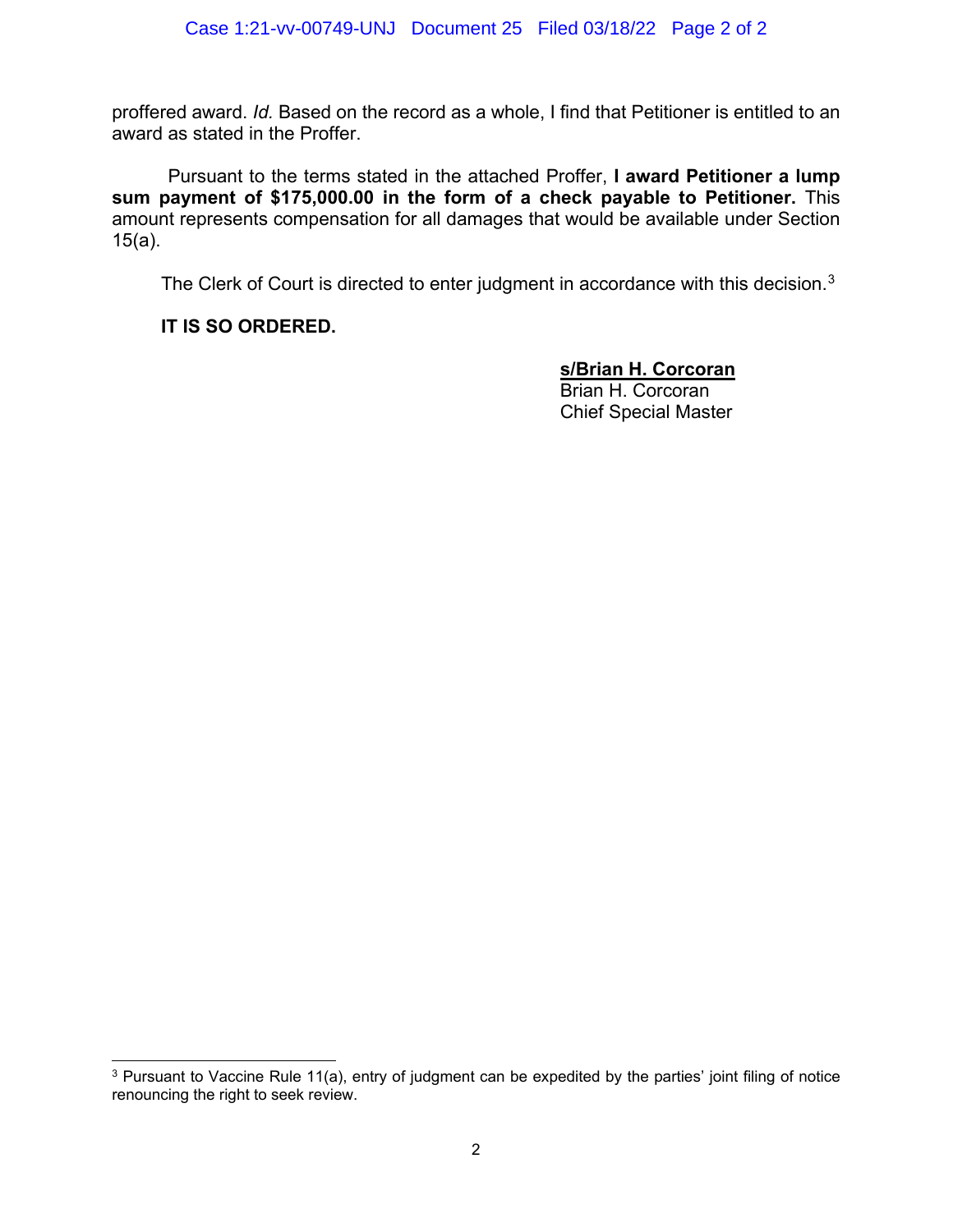#### **IN THE UNITED STATES COURT OF FEDERAL CLAIMS OFFICE OF SPECIAL MASTERS**

|                  | ,                             |
|------------------|-------------------------------|
|                  | Petitioner,                   |
| V.               |                               |
| <b>SERVICES,</b> | SECRETARY OF HEALTH AND HUMAN |
|                  | Respondent.                   |

No. 21-749V Chief Special Master Corcoran ECF

#### **RESPONDENT'S PROFFER ON AWARD OF COMPENSATION**

) ) )

On January 15, 2021, ("petitioner") filed a petition for compensation under the National Childhood Vaccine Injury Act of 1986, 42 U.S.C. §§ 300aa-1 to -34 ("Vaccine Act" or "Act"), alleging that he suffered Guillain-Barré Syndrome ("GBS"), as defined in the Vaccine Injury Table, following administration of a seasonal influenza ("flu") vaccine she received on October 4, 2019. Petition at 1. On August 24, 2021, the Secretary of Health and Human Services ("respondent") filed a Rule 4(c) Report indicating that this case is appropriate for compensation under the terms of the Act for a GBS Table injury, and on September 9, 2021, the Chief Special Master issued a Ruling on Entitlement finding petitioner entitled to compensation. ECF No. 14; ECF No. 15.

#### **I. Items of Compensation**

Respondent proffers that petitioner should be awarded \$175,000.00 in pain and suffering. *See* 42 U.S.C. § 300aa-15(a)(4). Petitioner agrees.

These amounts represent all elements of compensation to which petitioner is entitled under 42 U.S.C. § 300aa-15(a). Petitioner agrees.